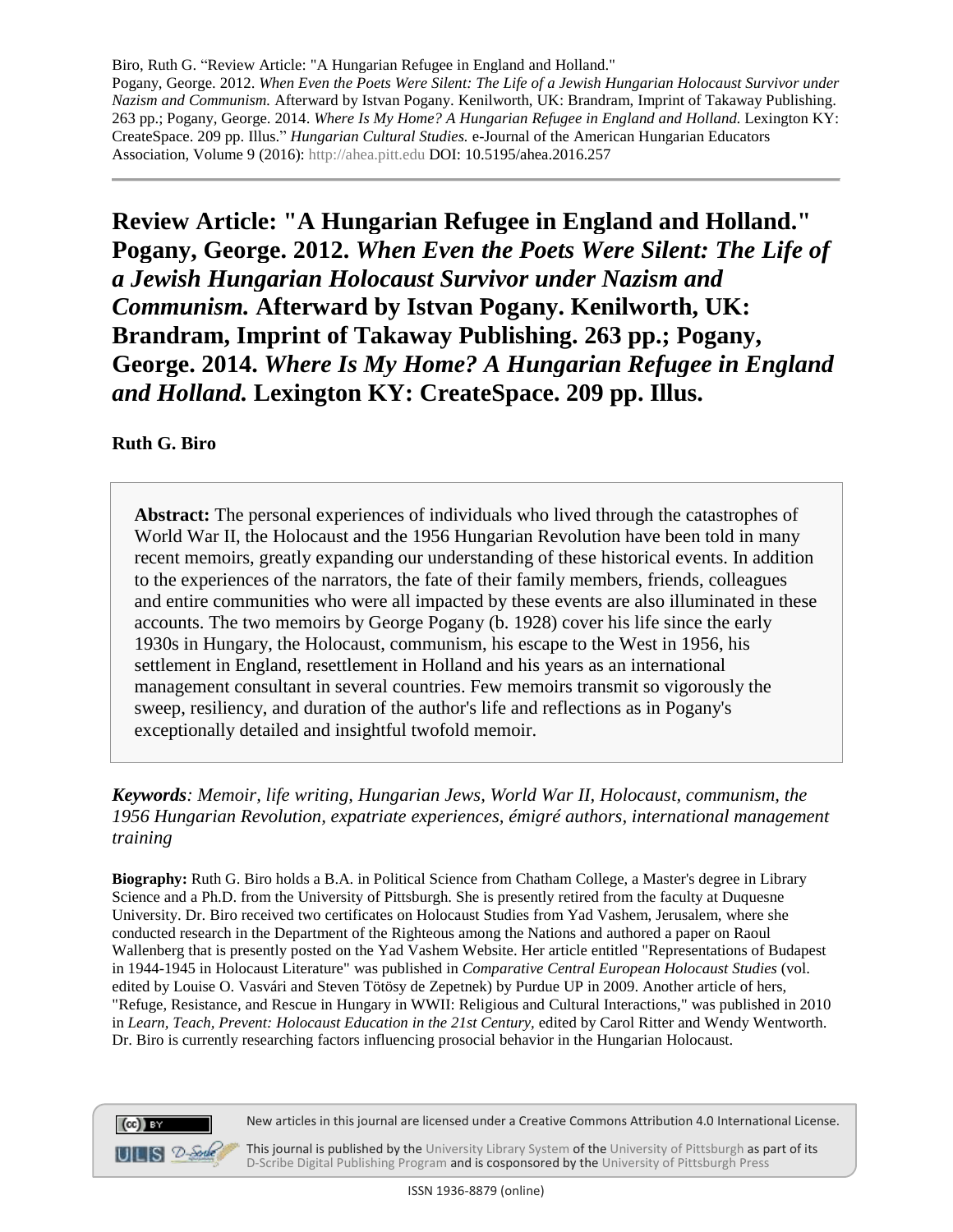Pogany, George. 2012. *When Even the Poets Were Silent: The Life of a Jewish Hungarian Holocaust Survivor under Nazism and Communism.* Afterward by Istvan Pogany. Kenilworth, UK: Brandram, Imprint of Takaway Publishing. 263 pp.; Pogany, George. 2014. *Where Is My Home? A Hungarian Refugee in England and Holland.* Lexington KY: CreateSpace. 209 pp. Illus." *Hungarian Cultural Studies.* e-Journal of the American Hungarian Educators Association, Volume 9 (2016): [http://ahea.pitt.edu](http://ahea.pitt.edu/) DOI: 10.5195/ahea.2016.257

The two memoirs under review here, both written by Hungarian-born George Pogany (né György Sándor Platschek), take the reader on a journey from Pogany's birth in 1928, life in the 1930s in Orosháza in southeastern Hungary, to the nearby ghetto and on to the Strasshof socalled family labor camp in Austria, where together with his parents he spent ten months during the maelstrom of World War II and the Holocaust of Hungarian Jews. At liberation, seventeenyear old Pogany and his parents returned to Orosháza. Pogany attended the Budapest Péter Pázmány University, attained a degree in chemistry and worked under communism in two nationalized oil refineries near the capital city. During that period he married and in late 1956, with his wife and small son, he escaped to Austria, finally arriving in England in 1957. All these events of his early life are depicted in his first memoir entitled *When Even the Poets Were Silent: A Jewish Hungarian Survivor under Nazism and Communism.* Pogany continues his life story in England and Holland in his sequel memoir, *Where Is My Home? A Hungarian Refugee in England and Holland,* in which he covers his later life as an emigrant from his Hungarian homeland. In England, Pogany worked for Shell Oil until in 1969 he was transferred to Holland, where he held various positions with the company up to his retirement in 1986 at the age of fiftyeight. He then embarked on a twenty-two years long consulting and manager-training career that took him to many countries. In 1995 Pogany authored *How to Be Happy in Holland: A Practical Guide,* which presented a wealth of cultural information for expatriates, foreign diplomats and visiting business personnel, including comparisons of different countries. His two memoirs with compelling narrative on his life reveal his professional accomplishments, as well as his intercultural competence in three nations in a changing world.

In *When Even the Poets Were Silent* (2012)*,* whose title alludes to Hungarian poet Miklós Radnóti's *Sixth Eclogue* of May 1944, Pogany sets out to write more than his own personal life story and seeks, in addition, to convey to his readers an inclusive picture of the people, places, times and occurrences of both the Nazi occupation and the communist era in his native Hungary. His experiences of the 1940s and 1950s portray the disruption of humanity and civility that led to the persecution and genocide that traumatized Pogany's youth and early adult life in the country and culture he loved. His first memoir is divided into eight major chapters, with a Foreword and an Epilogue as well as an Afterword, "The Jews of Hungary: From Emancipation to Genocide," written by his son, István Pogány (also spelled Istvan Pogany in some of his publications), presently a retired professor of International Law at the University of Warwick.

Chapter One, entitled "Orosháza," introduces to Pogany's readers his hometown of 28,000 people located in Békés County, a fertile, flat agricultural region in southeastern Hungary. In this chapter as throughout the entire twofold memoir Pogany presents vignettes from his life in detail, thus turning everyday or extraordinary scenes into almost folkloristic or ethnographic accounts. György Sándor Platschek (a surname he later changed to Pogány, presently written Pogany in both memoirs and throughout this review) was born into a middleclass, non-observant Jewish family in January 1928. His father, Lajos, a teacher of mathematics, was born in Nagyatád in western Hungary, and his paternal grandfather had grown up in the Hungarian town of Losonc (Lucenec, belonging to Czechoslovakia after World War I). His mother, Eleonora, a housewife, was born in Marmarossziget, a Transylvanian city lost to Romania in the 1920 Treaty of Trianon following WWI, where his maternal grandfather had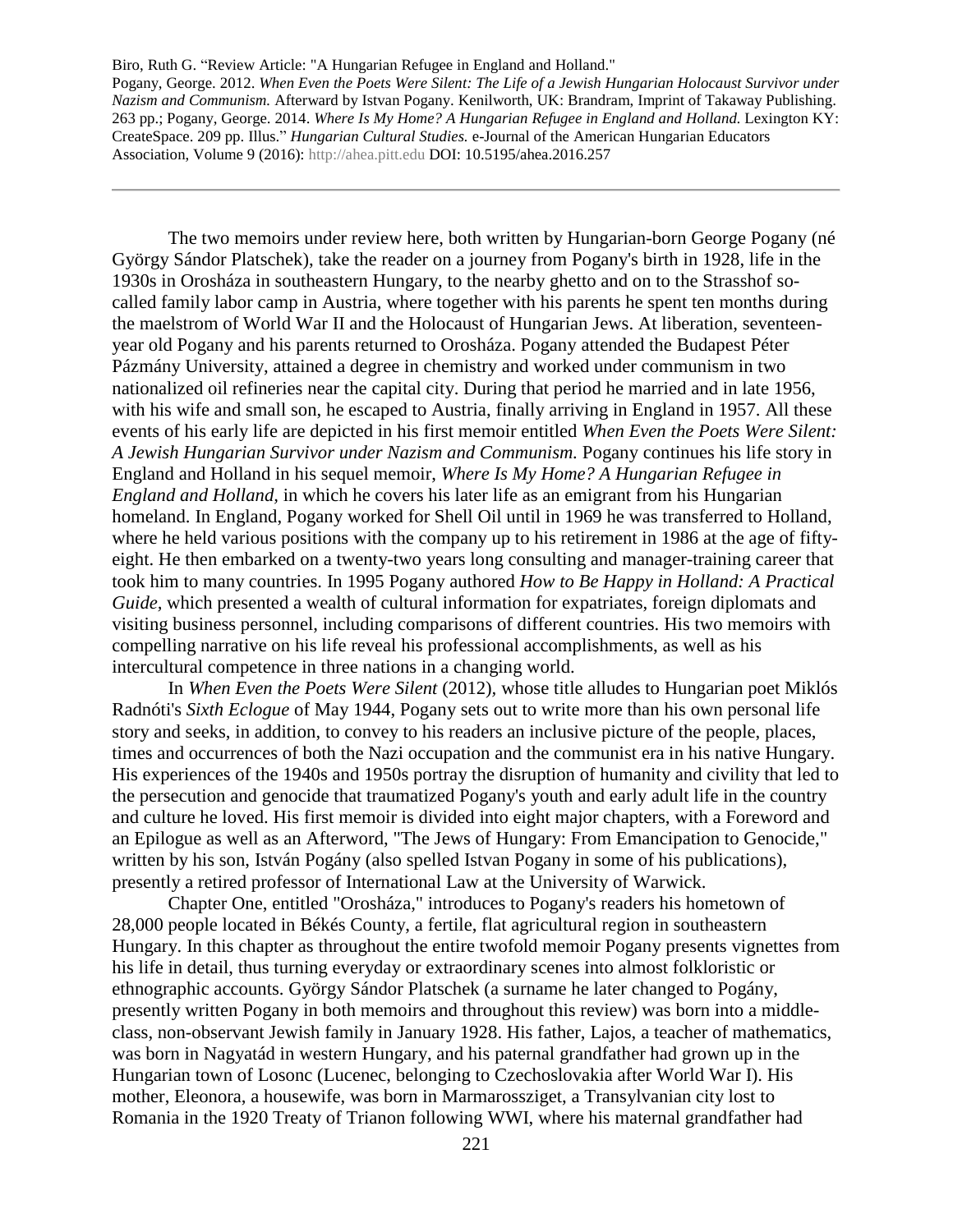Pogany, George. 2012. *When Even the Poets Were Silent: The Life of a Jewish Hungarian Holocaust Survivor under Nazism and Communism.* Afterward by Istvan Pogany. Kenilworth, UK: Brandram, Imprint of Takaway Publishing. 263 pp.; Pogany, George. 2014. *Where Is My Home? A Hungarian Refugee in England and Holland.* Lexington KY: CreateSpace. 209 pp. Illus." *Hungarian Cultural Studies.* e-Journal of the American Hungarian Educators Association, Volume 9 (2016): [http://ahea.pitt.edu](http://ahea.pitt.edu/) DOI: 10.5195/ahea.2016.257

been a cobbler. In the interwar period many of Pogany's relatives spread across Hungary and to former Hungarian lands beyond the country's interwar borders so he never had the chance to meet them. The Jewish community of Orosháza in those years numbered some five hundred souls who only observed the Jewish holidays as part of their old traditions but not as their live ethos. There were no Orthodox Jews in town so the general appearance of the Orosháza Jews was much the same as that of their Christian neighbors. Pogany and other Jews of town considered themselves one hundred percent Hungarian or Jewish Hungarians, rather than Hungarian Jews. Dinner parties hosted by Pogany's parents featured Hungarian specialties such as plum brandy, chicken or mushroom soup, well-seasoned lamb roast, potatoes or *tarhonya* ['Hungarian egg pasta'], a vegetable in a roux with sour cream, and a dessert of *krémes* ['custardfilled puff pastry'] or *dobostorta* ['sponge layers with chocolate butter cream and caramel topping'], and coffee, all prepared with no concern for Jewish dietary laws. Each spring, like their Christian neighbors, the Platscheks bought a piglet that was later, when the cold season came, slaughtered by the butcher and prepared by Pogany's mother into sausage, bacon and ham, and then celebrated in the *disznótor* ['the Feast of the Dead Pig'] along with stuffed cabbage and Hungarian sour cream. Pogany describes in detail the Orosháza stores and their proprietors as well as the town's school, post office, bank, swimming pool, flour mill, the hotel and its residents. One of the two cinemas in town offered American films starred by Mickey Rooney, Judy Garland, and Shirley Temple, while the other featured Hungarian and German films.

Chapter Two, "Persecution," relates Pogany's life and experiences since the start of WWII in 1939 to his liberation in 1945. Pogany recollects the separation of Jewish adolescent males from their gentile counterparts in Levente, the paramilitary youth movement that all boys were required to join. By June 1940 Hungary became an ally of Germany and Italy, the Axis Powers, and as such declared war on the Soviet Union on the Eastern Front. The rate of Hungarian military war casualties was extremely high and thousands were taken prisoners by the Soviets. Jewish men were conscripted into *munkaszolgálat* ['labor service'] and many more restrictive laws were being passed against Jews, excluding them from specified employments, public and cultural positions, and placing quotas on their admission to universities. At the time of the Nazi occupation of Hungary on March 19, 1944 Pogany was sixteen years old and one of five Jewish students in a class of thirty-two in his *gimnázium*.

Pogany's older brother, István, was studying mathematics and physics at Szeged and, shortly after receiving his diploma, was called to serve in the labor service. Orosháza's Jews, excluding men aged eighteen to forty-five serving in the labor service, were now moved to the Orosháza ghetto located in a wood-processing plant once owned by a Jewish family. Pogany's father had hidden his gold pocket-watch chain in a jar and buried it under a pear tree in their garden before moving to the ghetto and barely escaped capture by the *csendörség*, the civil guards of the Hungarian Ministry of the Interior, who interrogated the ghetto internees about valuables they may have hidden in their homes and then raided those homes. When the ghetto inhabitants were to be moved out of Orosháza, all were required to surrender their pens and pencils in order to make their communication with the outside world more difficult. Luckily, Pogany's silver-plated self-propelling pencil had been carefully placed on top of a beam in the ghetto and thus hidden from view. As in all ghettos, midwives searched women to ensure they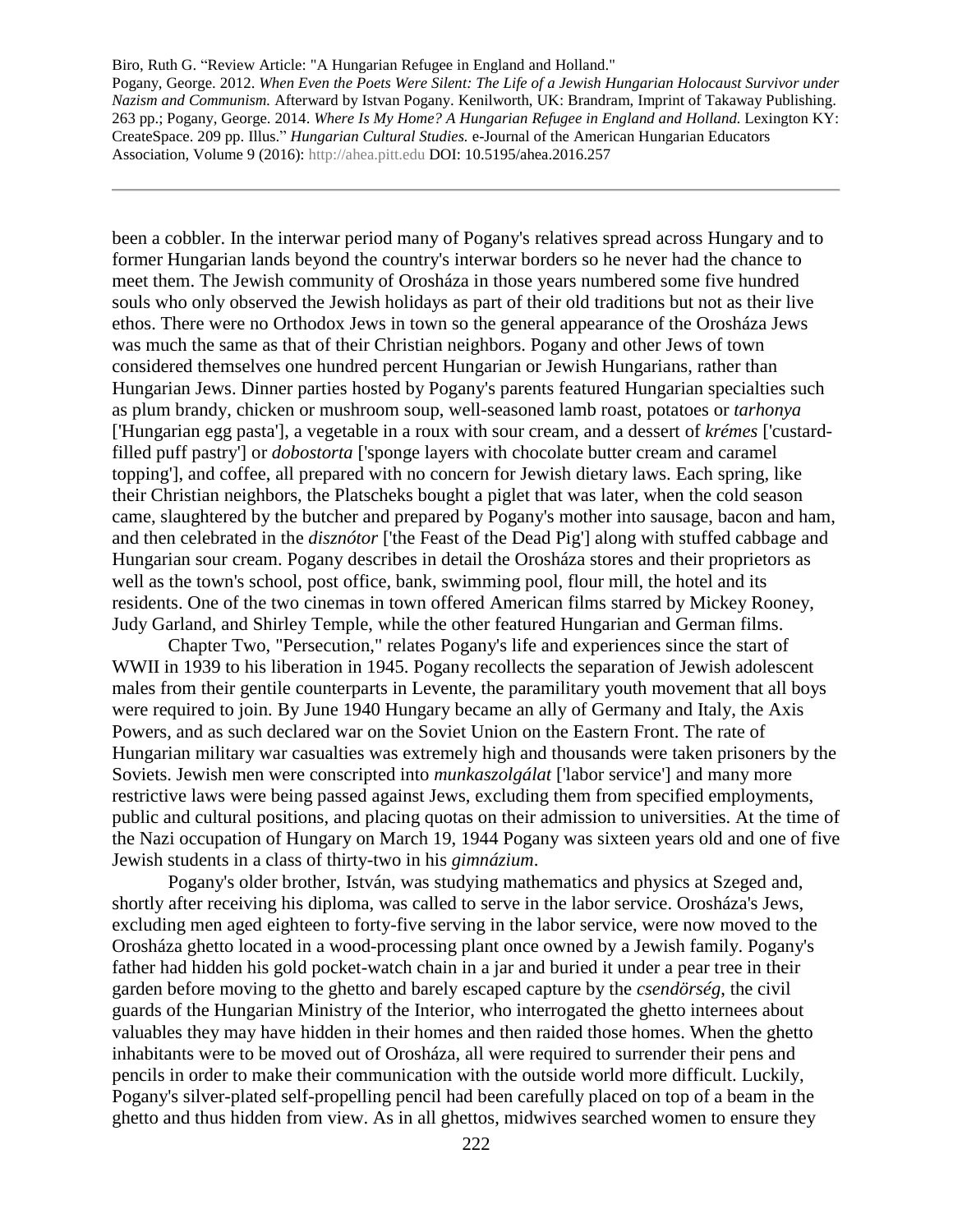Pogany, George. 2012. *When Even the Poets Were Silent: The Life of a Jewish Hungarian Holocaust Survivor under Nazism and Communism.* Afterward by Istvan Pogany. Kenilworth, UK: Brandram, Imprint of Takaway Publishing. 263 pp.; Pogany, George. 2014. *Where Is My Home? A Hungarian Refugee in England and Holland.* Lexington KY: CreateSpace. 209 pp. Illus." *Hungarian Cultural Studies.* e-Journal of the American Hungarian Educators Association, Volume 9 (2016): [http://ahea.pitt.edu](http://ahea.pitt.edu/) DOI: 10.5195/ahea.2016.257

have hidden nothing in their body cavities. At the railway station about five hundred detainees had to board trains bound for Békéscsaba, from where they were taken to a brick factory in Debrecen. Many of the deported Jews now found themselves expressing their worries and prayers in Hungarian since most knew no Hebrew or formal Jewish prayers. Instead, their time was spent in parlor games and in reciting poems by Petőfi, Arany, and Ady until they grew tired. The train they thought was going north now seemed to be heading westward to Vienna. The Platscheks and the other internees disembarked at Strasshof, a village on the eastern outskirts of Vienna, where men and women were separated and led into the barracks of a concentration camp and where they were given showers. After a forced march, part of the Orosháza group arrived at a labor camp called No.4 Hafenzufahrtsstraße, on the southern bank of the Danube, where they would remain for the remaining ten months of the war.

The prisoners from Orosháza worked for a private firm of railway-line builders known as Bauunternehmung Fioravante Spiller & Sohn. Their barracks held about eighty-five people and housed entire families together as this was a kind of a family camp. The bunks nearby the Platscheks were all occupied by former Orosháza residents they knew well. Everyone except children, the very old and the sick worked six days a week. On the free day they spent most of the time talking about the good old days, fine foods and simple pleasures of the time before the deportation to camp. The internees suffered from frequent Allied Forces air raids, cold winter weather and starvation. Travel to work sites was mostly on public transportation, with an occasional truck transport. Trams would cease running during air raids so work gangs wearing yellow stars and speaking various languages would have to make their way by foot through the unfamiliar city. Pogany experienced some one hundred and fifty terrifying air raids by the British Air Force and U.S. bombers. Although they had no radios or newspapers, they did learn from passing Hungarian sailors about D-Day, an event that boosted their morale, and on one occasion Pogany actually encountered a man of dark complexion for the first time in his life, presumably a prisoner of war from D-Day or a survivor of a crash landing.

In Chapter Three, titled "Liberation," Pogany states that during the entire stay of his group of forced laborers in Austria none of them knew about the death camps of the Nazi regime. Hungarian merchant sailors told the group about the Russian advance into Hungary and that the Soviets were on the approach to Austria. Feeling bolder than before at hearing such news, some of the Orosháza group ventured outside the camp to wait for the Russians. After two or three days, with fighting all around them, the Russians began arriving a few at a time. A Russian soldier showed up and said his commandant had lost his watch and needed a replacement; Pogany's father offered his pocket watch, but the commandant wanted a wristwatch, so Pogany offered his. As if on a trophy hunt, the Russians collected more and more wrist watches and some of them sported watches decorating both their forearms up to the elbow. The Orosháza Jews now started walking toward the Hungarian border. They now realized that their excruciating journey to Vienna a few months beforehand had actually saved them from the Arrow Cross terror of October 1944, but what would Pogany, now aged seventeen, and his parents face upon their return home? For himself, despite his recent suffering by his Hungarian countrymen, Pogany still felt that his future lay in the hopefully newly freed Hungary. On a train from Győr to Budapest, his family travelled together with residents of the capital city, refugees,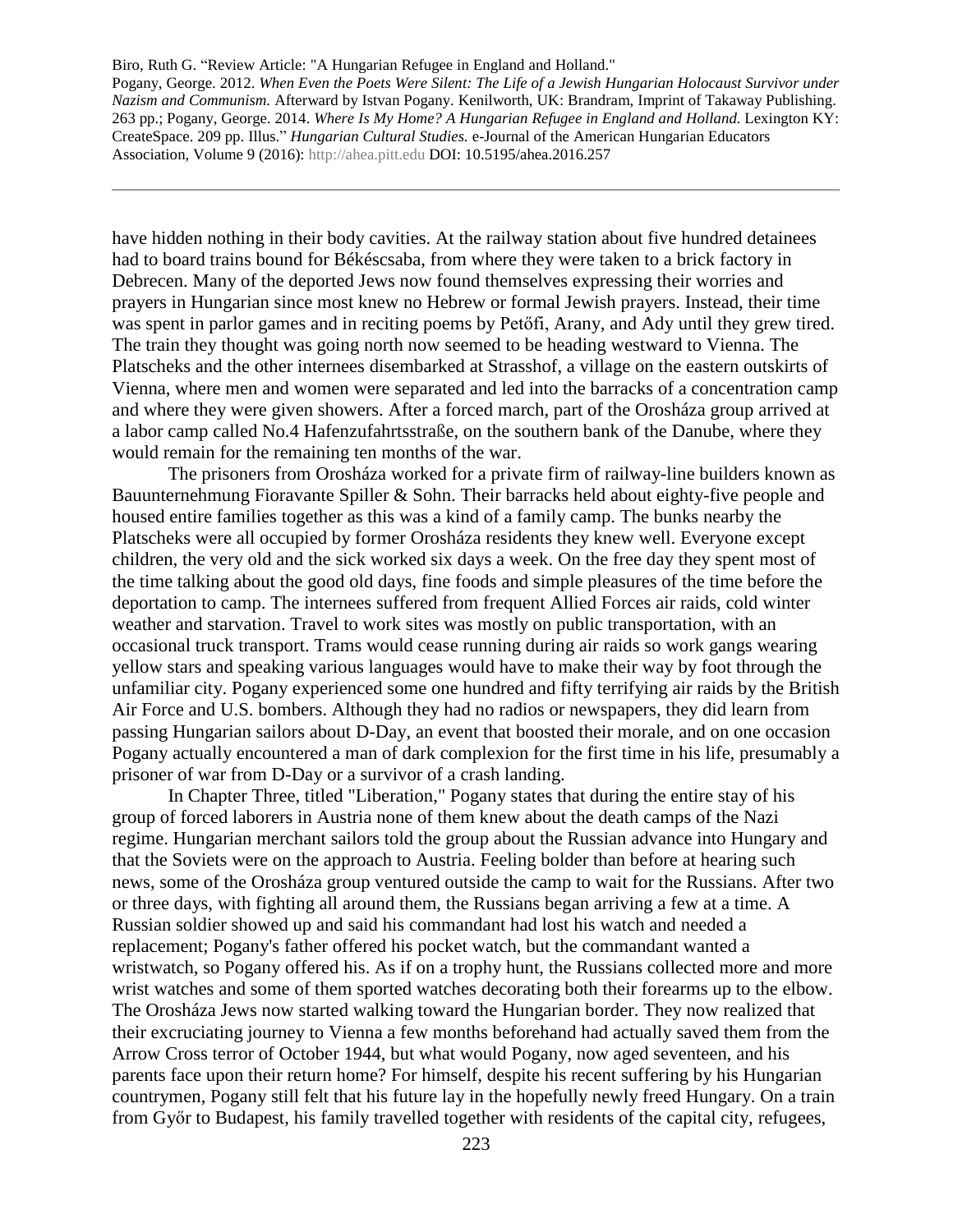Pogany, George. 2012. *When Even the Poets Were Silent: The Life of a Jewish Hungarian Holocaust Survivor under Nazism and Communism.* Afterward by Istvan Pogany. Kenilworth, UK: Brandram, Imprint of Takaway Publishing. 263 pp.; Pogany, George. 2014. *Where Is My Home? A Hungarian Refugee in England and Holland.* Lexington KY: CreateSpace. 209 pp. Illus." *Hungarian Cultural Studies.* e-Journal of the American Hungarian Educators Association, Volume 9 (2016): [http://ahea.pitt.edu](http://ahea.pitt.edu/) DOI: 10.5195/ahea.2016.257

war volunteers and ex-soldiers. This was the first time Pogany saw Budapest and now he was gazing at the once magnificent city presently damaged and destroyed. The family later learned that their older son István had survived the war in labor service only to be captured, as he was returning to Orosháza, by the Russians and had been sent to slave labor in the Soviet Union, where, according to eyewitnesses, he died of starvation. The Jewish community in Budapest supplied the Platschek family with emergency money and they continued on their homeward journey.

Arriving in Orosháza, the Platscheks found most of their possessions untouched and Pogany was even able to retrieve his precious self-propelling pencil from the ghetto beam. He never found his violin, but his accordion was later returned to him, and his father dug up his gold chain from under the pear tree. Neighbors came to greet them and brought them food, which was remarkably different than the hostile welcoming of many other returning Jews by their past socalled good neighbors. The family's missing bed linens and the goose down quilt were returned after two days and Pogany's mother thanked the neighbors for their safekeeping. Orosháza has changed considerably in the year of the deportation of its Jews to forced labor in Austria: shops now sold inferior goods; the Alföld Hotel no longer served its famous steaks; the Sternbergs, who made eiderdown quilts, left to Israel; no one promenaded any longer on Kossuth *utca* ['Street'] on Sunday morning; the Platschek family no longer held dinner parties and instead searched or waited for its lost relatives. More than half of Orosháza's Jews did return, which was extremely exceptional since these Jews were luckily sent to an Austrian work camp for entire families rather than to Auschwitz, but across Hungary almost half a million Jews had been murdered in the Holocaust. Four of the five Jewish students in Pogany's former class, including himself, returned. Pogany, now more conscious of his Jewish identity, joined the *Hashomer Hatsair* ['Young Guard'] movement, a socialist-Zionist youth organization, and hoped to go to Israel. As a compromise to his parents he agreed to attend university in Hungary and leave for Israel only once he had his degree in hand. Then, following a recruiting campaign aimed at young people in his hometown, Pogany joined the Communist Party. He soon passed his entrance exam in Hungarian, history, Latin, German, mathematics and physics, and he was accepted for university studies in chemistry.

In Chapter four, entitled "University," Pogany describes his chemistry studies at Péter Pázmány University in Budapest. The State-funded education was free and the American-Jewish Joint Distribution Committee provided Pogany with rent-free lodging in a student hostel. Hungarian textbooks were in short supply, food in the pockmarked capital city was scarce and choices were restricted. Families sent their children parcels from home and the Danish Red Cross supplied them with margarine and coffee beans; yet the students often lived on bread fried in margarine. During the winter of his first year at the university Pogany met Vera Faragó, who came from a poor Jewish family in Budapest. In early 1945 she had been called to work in a women's labor camp but managed to escape by hanging back and pretending to tie her shoelaces, a trick that sometimes saved one's life but more often brought destruction on the person venturing such ploys. The next day the Arrow Cross rounded up Jewish men for labor service, including Vera's father, who later disappeared and was never seen again. The caretaker of the family's previous apartment offered to shelter Vera, her brother and their mother in an empty flat,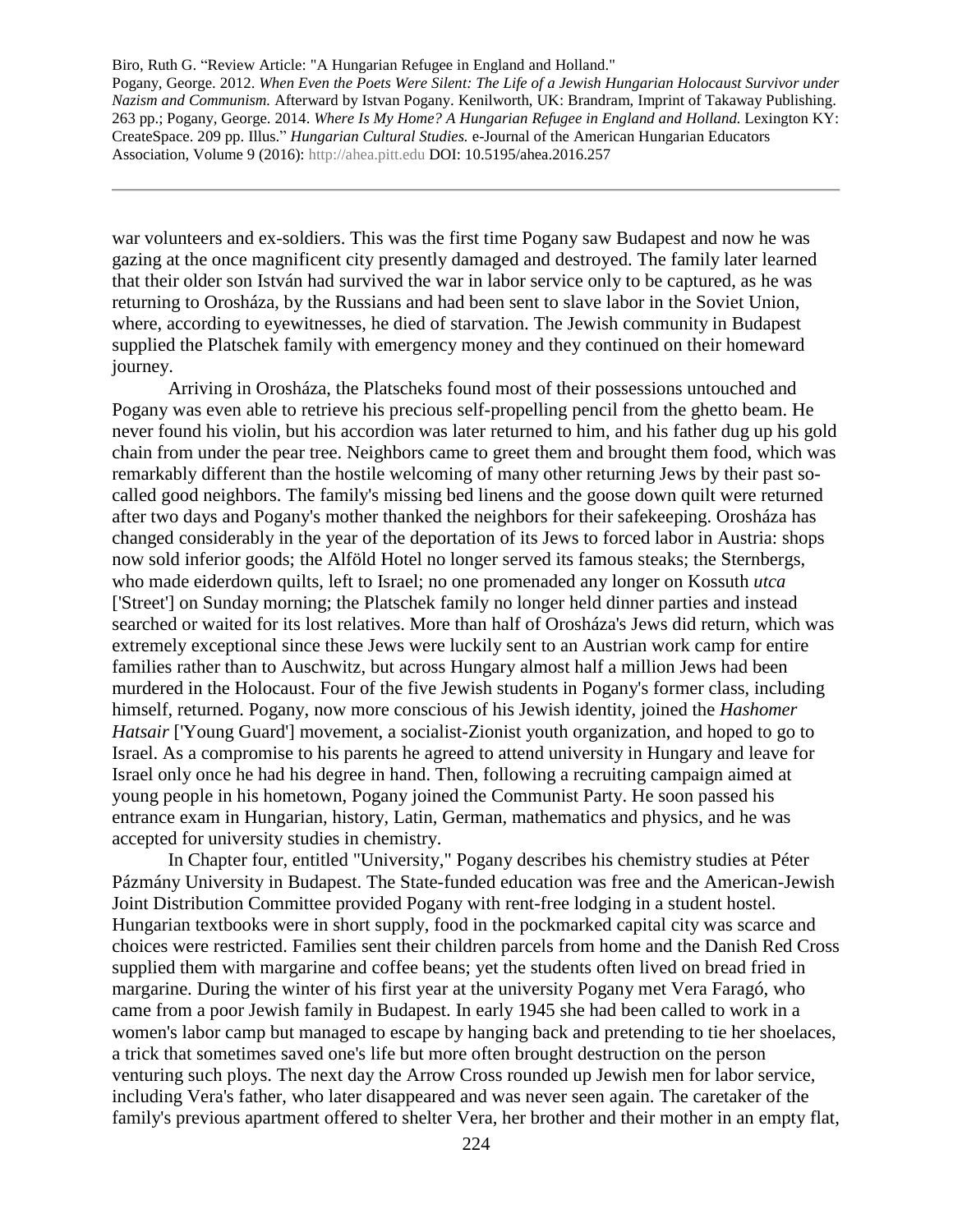Pogany, George. 2012. *When Even the Poets Were Silent: The Life of a Jewish Hungarian Holocaust Survivor under Nazism and Communism.* Afterward by Istvan Pogany. Kenilworth, UK: Brandram, Imprint of Takaway Publishing. 263 pp.; Pogany, George. 2014. *Where Is My Home? A Hungarian Refugee in England and Holland.* Lexington KY: CreateSpace. 209 pp. Illus." *Hungarian Cultural Studies.* e-Journal of the American Hungarian Educators Association, Volume 9 (2016): [http://ahea.pitt.edu](http://ahea.pitt.edu/) DOI: 10.5195/ahea.2016.257

and with false-identity papers secured by Vera's mother all three were able to survive to the end of the war. After the war, Vera's family received from the Save the Children Fund of Bath, England, a monthly food parcel of flour, sugar, rice and other bare necessities. The Soviet Army now replaced the Nazis and the Arrow Cross, only to loot the city, deport thousands to the gulag and rape women at will. Vera's brother Bertalan was detained by the Soviets but escaped. Pogany and Vera got engaged during his second year at university and married when he was twenty years of age. Following a civil and a religious ceremony, they held a simple reception consisting of savory *pogácsa* ['scone-like biscuit'] and homemade liqueurs. In 1950 Pogany graduated and began working as a chemist at a refinery in Almásfüzitő in North-Western Hungary that formerly belonged to the Vaccuum Oil company, predecessor of the U.S. Mobil Oil Company. Pogany found that his attachment to the Zionist movement had weakened and he now envisioned staying in his Hungarian homeland and forging his life there. Ready to be assimilated, he changed his Jewish surname Platschek to the Hungarian sounding name of Pogány ['pagan'].

In Chapter Five, "Almásfüzitő," Pogany details the country's transformation to communism. People now greet one another using the communist term *elvtárs* ['comrade']. Large farming estates are confiscated by the state and the land is gradually changed into State-owned agricultural facilities. Small landholders see their plots turned over to large collective farms where prescribed production targets are instituted and food shortages again, as in the war, appear. Many goods and produce are sent from Hungary to the Soviet Union to compensate for its war damages and support its industrialization projects. Yet, the Hungarian Communist Party blames the shortages on the *kuláks* ['wealthy peasants'] instead of blaming the system and publishes photographs of some *kuláks* with sacks of potatoes that police allegedly found in their homes. After interrogation the *kulák* potatoes are confiscated, but the shortages persist. To ensure ideological correctness, the practice of publically expressing self-criticism is adopted, even if the confession is invented, forced on the person delivering it, or embarrassingly foolish. For many citizens the simple pleasure of strolling by the Danube or reading a book becomes a welcome refuge from the heavy-handedness and menace of the system. Later, in the early 1950s, Pogany is transferred to *Vegyter*v ['Chemical Planning'] at Budapest, the central design office for the chemical industry. Unlike his colleagues in Almásfüzitő, the *Vegyterv* staff is highly qualified. In addition, quite a few women engineers and scientists are employed in the workplace, the result of Marxist doctrine espousing sexual equality. In 1952 Pogany is called to military service. Formerly exempt from the draft as a university student, his call did not come earlier. Serving in the artillery, he functions as a spotter, directing fire. Vera is now pregnant and they soon welcome a son, naming him István after Pogany's older brother.

In chapter seven, "The Thaw," Pogany describes how with time he noted that under the Khrushchev regime life began to slowly improve. The gulag is dismantled in Russia and Hungary, and the lucky survivors return home, including a colleague from *Vegyterv*, who returns after years of working in a stone quarry. Although people around him ask him many questions, still fearful of the authorities, this man would only say very little about his experiences in the gulag. Books are cheap and publication depends on the suitability of the political message in them. New and second-hand bookstores open and volumes are sold at city stalls. Cinemas in the city show politically acceptable entertainment and Soviet propaganda. The opera and theaters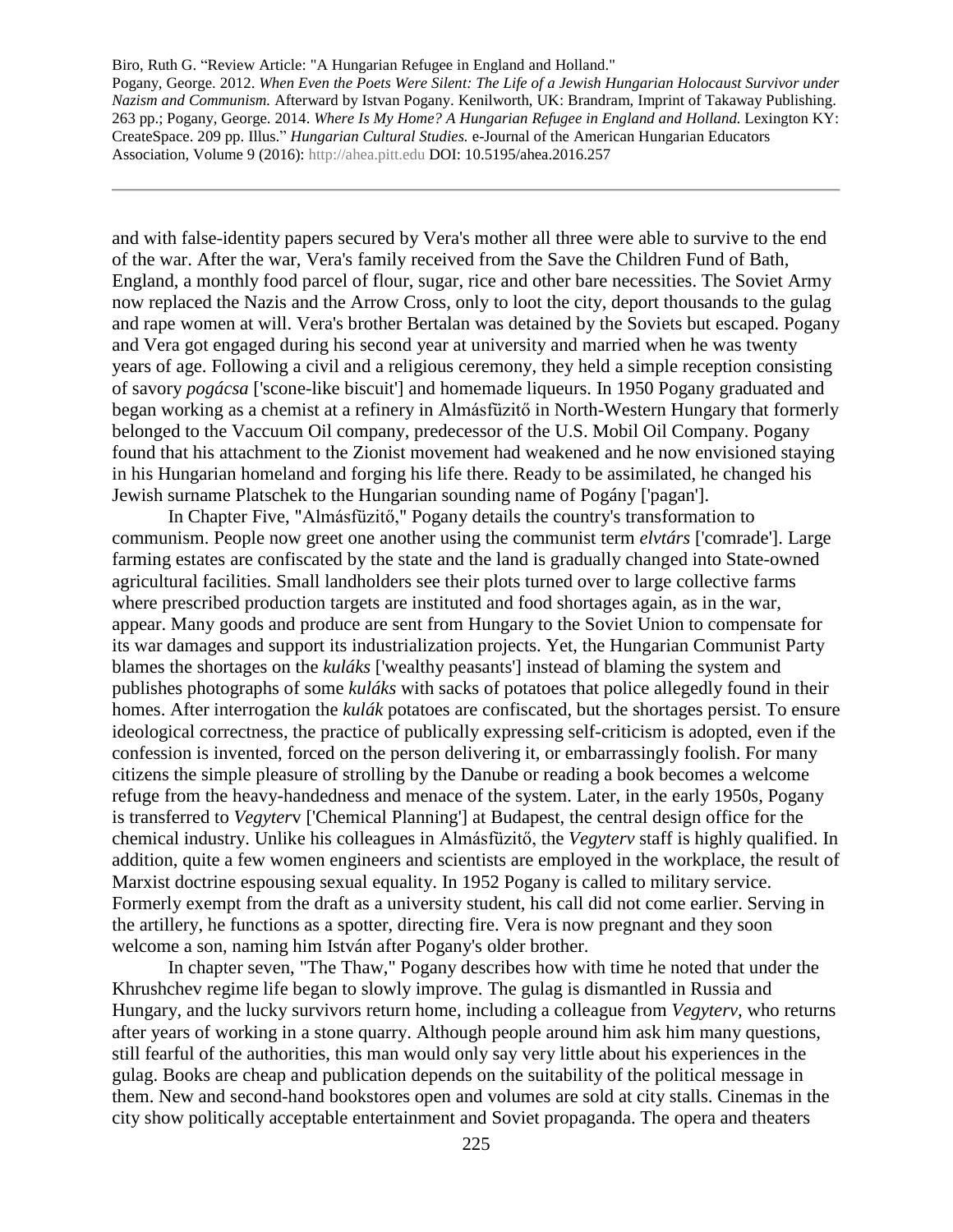offer cheap yet excellent entertainment. Beauty salons operate on shifts to provide manicures and pedicures to women wishing to look their best. Pogany's parents, born in the days of the Austro-Hungarian Empire, have been through so much that communism fails to ruin their daily lives.

In the summer of 1956 ruler Rákosi was removed from power and replaced by Ernő Gerő, another hard line communist leader. On October 2, 1956 a student demonstration outside the radio station turned violent and the guards opened fire on the crowd. Soldiers joined the group and the next day, amidst fighting, chaos and Soviet tanks, Gerő fled to the Soviet Union and was immediately replaced by Imre Nagy, whom the demonstrators supported. Nagy became head of the new government and Hungary was free for a short time. During this time government offices were broken into by people searching for personal information about themselves and others. Pogany's records, for example, revealed that their major crime was that the family received parcels of coffee, cocoa, and nylons from an aunt in New York. On November 4, the Soviet Army squashed the Hungarian Revolution of 1956 and in less than a week the uprising was over with two thousand Hungarian victims perished. While all this was going on, Pogany was on a business trip to Romania with a few chemical engineers. After learning of the uprising they wished to return home but the Romanian authorities delayed processing their exit visas. On November 3, Pogany and his colleagues got their exit visas and proceeded to Hungary, where Pogany now realized he had had enough of communism and knew he must leave Hungary to build a better life for himself and his family.

In Chapter Eight, "Freedom," we learn that Pogany, Vera, and István were among the last of the 200,000 Hungarians who left the country. They boarded a train on December 15, 1956 from Budapest to Vienna with tickets to Mosonmagyaróvár, taking no valuables, address books, or passports with them. They also left behind them precious photographs, letters, important documents, and Pogany's chemistry diploma. To prevent suspicion, all three wore old clothes and packed a few sandwiches. In their six-seat compartment were two ladies and a uniformed railway man. When one of the ladies asked István where he was going, he responded they were on their way to visit his grandmother in Orosháza -- clearly in the wrong direction, as everyone knew. With their cover blown, Pogany was met in the corridor by the railway man, who winked in recognition of their plan, and offered to help him. Pogany adopted an alternative plan offered him by the railway man. At Levél, one stop after Mosonmagyaróvár, the railway man led them to the signalman's hut, where they remained hidden and undetected by security soldiers. He then led them to his house, where passing Russian soldiers asked for water but did not enter the premises, thereby leaving Pogany and others undetected. The next day a whole group assembled for escape to Austria comprising of eight adults, a twelve-year-old boy and four-year-old István, who was often carried by others on the cold night over a zigzag route.

In Austria, the Pogany family is taken by car to the Red Cross refugee camp at Nickelsdorf, where the children are given hot chocolate and the adults are offered chicken soup. From the transit camp they are sent to a Red Cross camp at Modling, near Vienna, and less than twenty kilometers from Pogany's past labor camp at Hafenzufahrtsstraße. Soon the Poganys are sent to the nearby castle of Schloss Liechtenstein, where families are housed, given pocket money, and offered manual work with pay. Pogany is appointed team leader and makes many excursions to Vienna, where he attempts to secure documentation of his time in the labor camp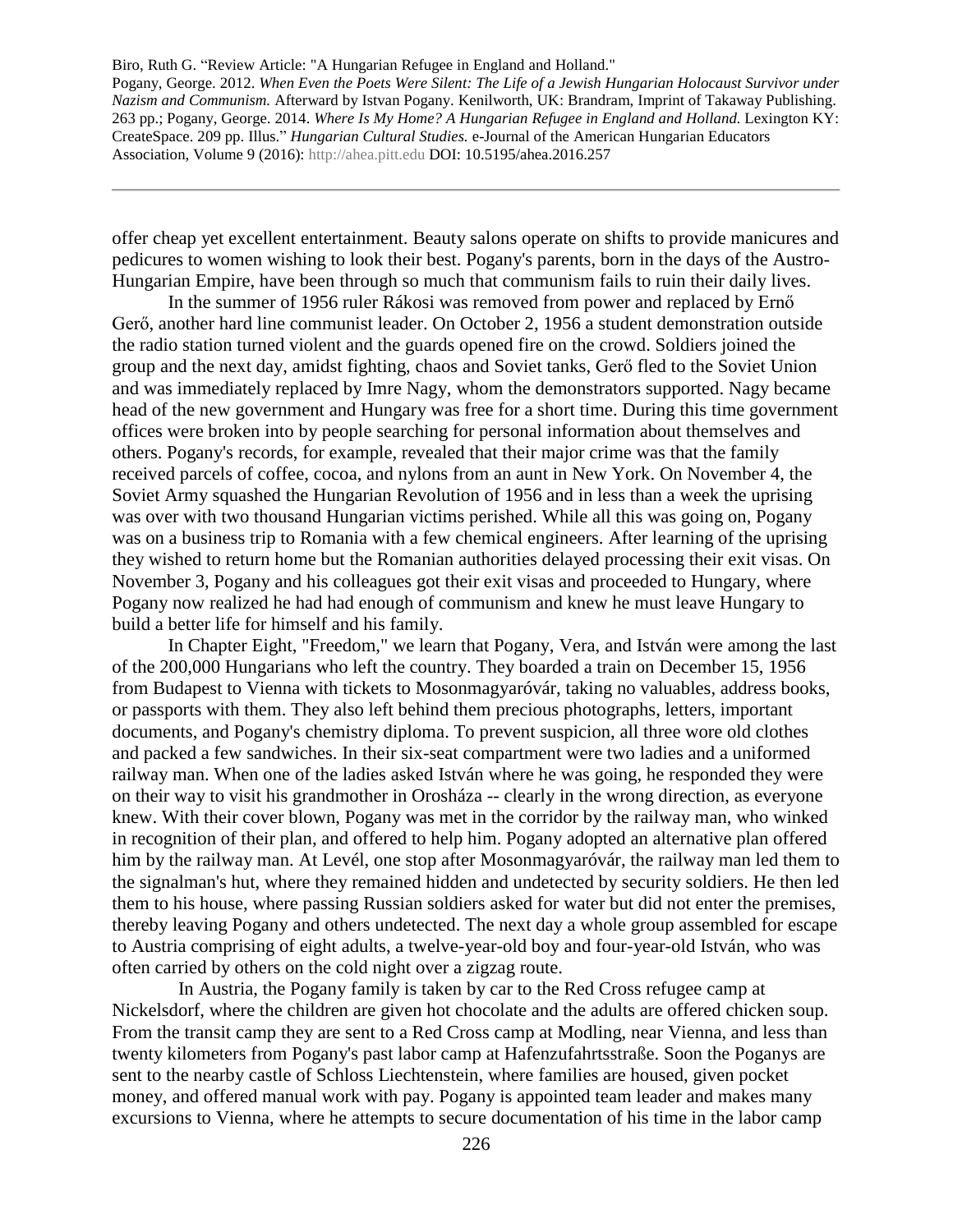Pogany, George. 2012. *When Even the Poets Were Silent: The Life of a Jewish Hungarian Holocaust Survivor under Nazism and Communism.* Afterward by Istvan Pogany. Kenilworth, UK: Brandram, Imprint of Takaway Publishing. 263 pp.; Pogany, George. 2014. *Where Is My Home? A Hungarian Refugee in England and Holland.* Lexington KY: CreateSpace. 209 pp. Illus." *Hungarian Cultural Studies.* e-Journal of the American Hungarian Educators Association, Volume 9 (2016): [http://ahea.pitt.edu](http://ahea.pitt.edu/) DOI: 10.5195/ahea.2016.257

working with Siller & Sohn, with no result even though the firm is still operating. From Schloss Liechtenstein the refugees depart to South America, the U.S., Israel, and other locales around the world; Pogany chooses England. Met by Vera's relatives Feri and Gyuri, who already lived there, they all enjoy coffee and fruitcake together before the Poganys are sent north to Staffordshire to the Royal Air Force base of Hednesford, where during the war repairs were made to airplanes carrying Allied bombs that helped liberate Europe from the Nazis. In February 1957 Pogany has high hopes that this foreign country would become his home for the rest of his life.

In the book's Epilogue Pogany reports on his and Vera's first visit back to Hungary in 1973, sixteen years after they left. István, now aged twenty, does not accompany them because they fear he might be recruited into the Hungarian army. They travel by car across Europe. Near Hungary Pogany happens to turn on Kossuth Radio not far from where he and his parents returned from the labor camp back in 1945 and where in 1956 he escaped to Austria with his wife and small son. The tower at the Hungarian border is guarded by a Soviet soldier with a machine gun at the ready. The couple continues to Budapest hoping to find the little place where they bought *lángos* years before, but it is gone. In the 1990s Pogany visits Hungary again and revisits his hometown of Orosháza, this time traveling by train from Szeged, where he is then teaching managers to work in a market economy. In Orosháza he discovers that his family home and other houses on Ord *utca* disappeared and were replaced by ugly apartment buildings. His old school is gone, too, and the town synagogue stands in a decrepit state. Pogany visits his father's neglected grave in the Jewish cemetery and leaves Orosháza for the last time.

Pogany's next volume, *Where Is My Home?*, continues the family's story since after they left Hungary in 1956, spent two months in refugee camps in Austria, arrived in England in 1957, and then moved to Holland in 1969 and remained there. At the age of eighty, Pogany began to write his memoirs covering his twenty eight years in Hungary, his almost thirty years with Shell Oil in England and Holland, his retirement at age fifty eight and his experiences training managers for twenty-two years in eight countries and in three different languages.

The first four chapters in *Where Is My Home?* describe Pogany's life as a refugee and naturalized citizen of England. In order to prepare himself for a new life in a new country Pogany seeks the assistance of his wife's uncle Feri to prepare his curriculum vitae and memorize its contents. In a very short time he has five interviews, the last with Shell, for an opening in Manchester. Vera has jobs in various companies, including one at Kellogg, the American company famous for its cornflakes, in Manchester and at the Coca-Cola bottling plant in Oxford, where she works as the director's secretary. In these chapters Pogany delineates his adjustment to the new culture, his work experiences, his obtaining of a Ph.D. at Oxford University, and his last years in England until his transfer to Holland on August 15, 1969. Here again, as he did in his descriptions of his early life in Orosháza, he relates in detail the many cultural differences he encountered in England compared to Hungary, including body language and food and drink practices such as having English tea with milk, sherry drinks, trifle dessert, baked beans on toast, crusts cut off bread destined for sandwiches, cold houses, British drizzle, pub crawls, formal dress on weekdays and casual attire on weekends, and many other features he will later discuss in his *How to be Happy in Holland* guide.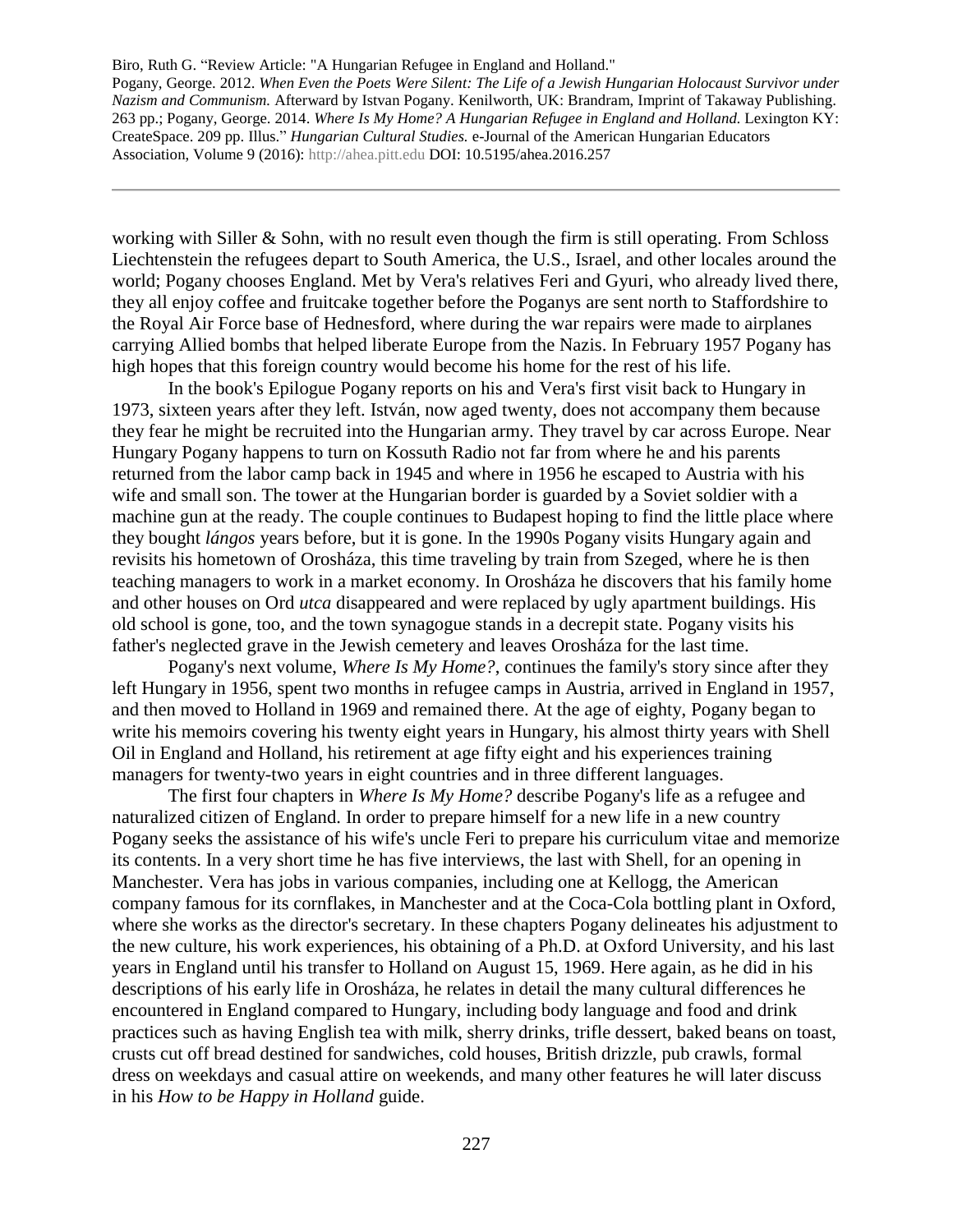In these later decades both Pogany's mother and his mother-in-law left Hungary and came to live in England. His son István became known as Stephen, yet retained the ability to converse, read, and write in Hungarian. At Oxford, George Pogany interacts with internationals from many countries, including Pakistan, Egypt, Ireland, Russia, America and more; and in June 1967 he earns his doctorate on the subject of polymer physics. Three more chapters in *Where Is My Home?* describe his career, social life, and experiences in Holland. In 1969 Pogany accepts an offer to work at the head office of Shell in the Hague for a two-year stint. In The Hague the Poganys once again live as expatriates in a new county, experiencing culture shock and learning yet another language. Both Pogany and Vera attend a language lab at Shell where Pogany now makes notes about the differences between his life in Holland compared to both England and Hungary. The English put vinegar on their chips while the Dutch and Belgians eat French fries with mayonnaise. Dutch coffee is stronger than English coffee, but both are weaker than the Hungarian variety. The national drink of Holland is buttermilk and a favorite dish is raw herring with chopped onion and pickled gherkins. Also, the Dutch eat sandwiches with fork and knife, thick pea-soup with black bread, and they drink *genever* ['Dutch gin'] before dinner. When Pogany offers visitors at his home Hungarian *pálinka* ['fruit brandy'], they are willing to try it but return to their own country's favorite. The Poganys find life in Holland more competitive than in England, with people pushing through the crowd and not observing the orderly queues renown in England. He notes that at first he and Vera put less effort into cultural integration in Holland than they might have done had they known they would be staying there for more than two years. Most of their friends are expatriates, too, and they speak mainly English. István attends an English school together with expatriates, diplomats, and business executives. After passing his A-Level exams, he decides on the field of international public law and attends the University of Edinburgh. Having retained their British nationality, the Poganys are considered foreigners in the Hague international community. While attending university, Pogany regards his experience with many internationals as valuable, partly because it teaches him that integration does not mean that one has to give up or desert one's identity when living elsewhere.

In the eighth chapter in *Where Is My Home?*, entitled "Training Managers," Pogany details how, after retirement and when no calls for consultation from Shell are forthcoming, he can still find suitable occupations. An organization invites him to present lectures to expatriates on the topic of "Know the Netherlands" and for several years he presents lectures on middle management, offering many courses per year in English or Dutch. Eventually that program closes and Pogany turns his attention to a course for technical managers entitled "Leading Technical Personnel," which runs for fifteen years. Responding to an advertisement for a parttime instruction job at an American university in Leiden, Pogany is initially assigned to an undergraduate evening course for working adults but later gets to teach the capstone M.B.A course entitled "Business Policies and Strategies." Pogany enjoys making his own decisions on the knowledge, experiences and perspectives he would share with managers and students, as well as the fact that Vera can accompany him on trips abroad. After twenty-two years of presenting in eight countries in three languages, he realizes his examples may be dated, the competition from other firms increases, and younger participants expect more entertainment with his advice. In his seventies, Pogany turns his attention to revising his pamphlet on Holland and turning it into the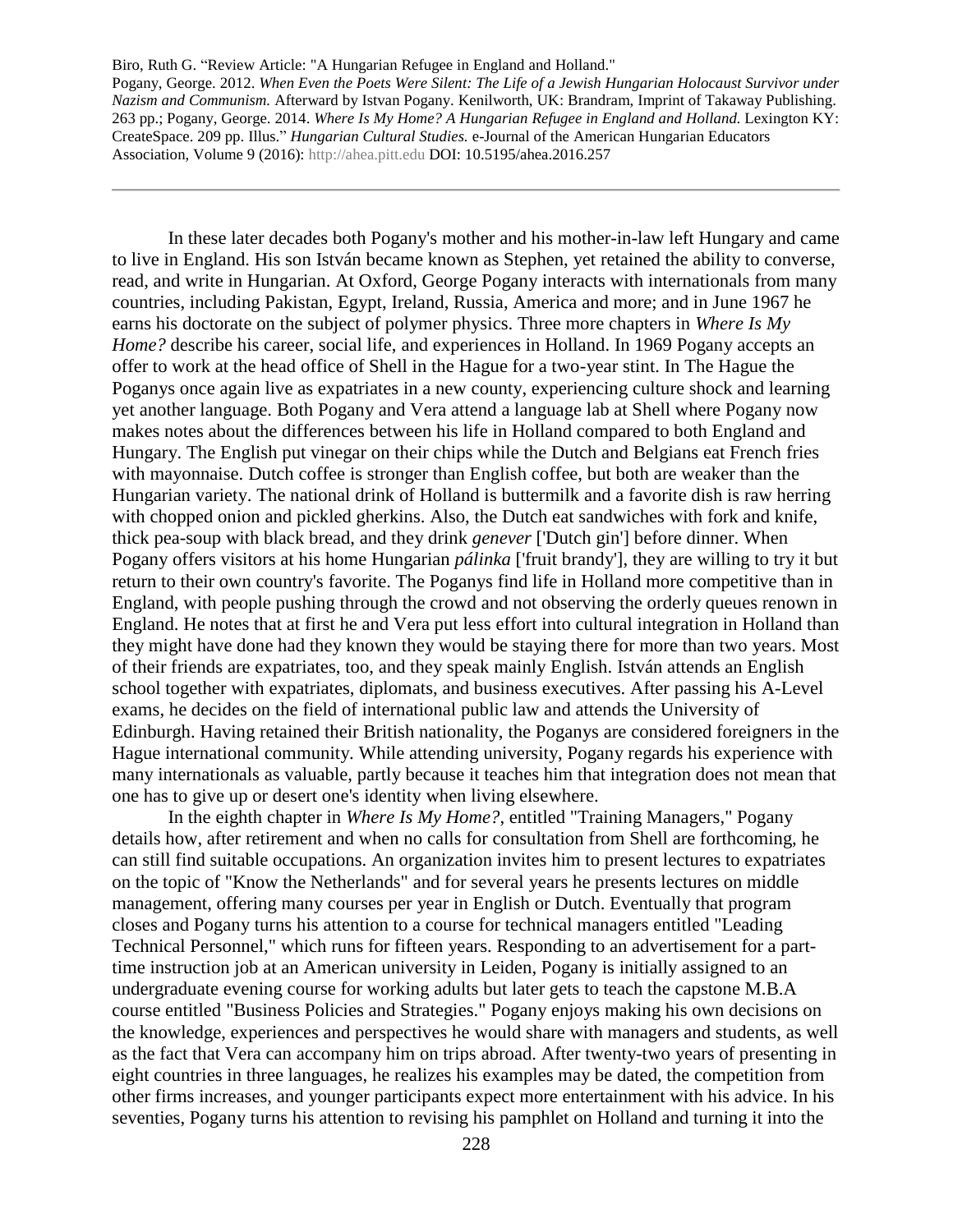Pogany, George. 2012. *When Even the Poets Were Silent: The Life of a Jewish Hungarian Holocaust Survivor under Nazism and Communism.* Afterward by Istvan Pogany. Kenilworth, UK: Brandram, Imprint of Takaway Publishing. 263 pp.; Pogany, George. 2014. *Where Is My Home? A Hungarian Refugee in England and Holland.* Lexington KY: CreateSpace. 209 pp. Illus." *Hungarian Cultural Studies.* e-Journal of the American Hungarian Educators Association, Volume 9 (2016): [http://ahea.pitt.edu](http://ahea.pitt.edu/) DOI: 10.5195/ahea.2016.257

book *How to Be Happy in Holland,* with illustrations by his uncle István Czegledi, which was published in Holland in 1995. In this book he states that his main message is that foreigners should integrate into the new environment in order to be happy, but need not fully assimilate or give up their previous identity. Vera and George Pogany celebrate their fiftieth anniversary with relatives from abroad, Dutch friends, and couples from England. For their sixtieth anniversary the mayor of Naarden sends them flowers and the Queen of the Netherlands offers a congratulatory letter. George and Vera celebrate the occasion by snorkeling in Egypt. After retirement they buy a motorboat so that each spring they can sail around the waterways of Holland for several weeks.

The ninth and last chapter, "Visiting Hungary," describes Pogany's trips to his Hungarian homeland. In 1945, after the war, Pogany thought he would remain in Hungary for the rest of his life. Later, in 1973, after sixteen years abroad as of the Hungarian Revolution, he realized he would never return to live in Hungary but rather remain in Holland as a British citizen. A few years later the Poganys make another trip to Hungary and observe some of the changes under communism. Mainly, they discover, there is ever more favoritism and corruption in their past country. East-German Trabant automobiles emit much pollution, food is plentiful but the shops are filled with goods of inferior quality, and a black market economy prevails within the planned national economy. Authorities find it hard to understand the free movement of people in Europe and ask the Pogany couple why, if they live in Holland, they do not carry Dutch passports but British ones. Hungarians at that time vacation in resorts on Lake Balaton or in Sochi, the Russian holiday destination on the Black Sea, and they can also vacation in North Korea. Noting the needs of the Hungarian job market at the time, Pogany sets up a company named International Scientific Services to deal with Hungarian software concerning analysis of spent catalysts such as platinum, but in 1989 the new freedom in Hungary presents difficulties in changing the country's economy from a planned to a market economy.

In the meantime, Pogany's son István becomes a professor of international law at Warwick University, UK, specializing in human rights in Eastern and Central Europe. When István begins visiting Hungary for his research, he purchases an apartment in Budapest where he would write and translate. For George Pogany, visiting Hungary once more in 2002, his past homeland has become a strange place because he has gotten used to life in the West. He can no longer laugh at the Hungarian jokes because he lacks reference points. Some Hungarians observe that the Hungarian spoken by Vera and him sounds foreign, which strengthens the couple's feeling that they no longer belong to the land of their birth. In the Epilogue Pogany reveals that outside Hungary they are often asked if they wish to permanently return to Hungary now that it has become a democracy and they always answer they would not. As a Hungarian patriot of Jewish origin born in Hungary, deported from his nation by the Nazis and the Hungarian fascists, then subjected to Soviet oppression in his homeland, Pogany now enjoys British nationality, resides in Holland, yet feels a foreigner. He speaks three languages, none absolutely perfectly and he still mixes up words and expressions. Where is my home? Pogany asks, and his answers is: "where you happen to live, where your bed is" ( 208).